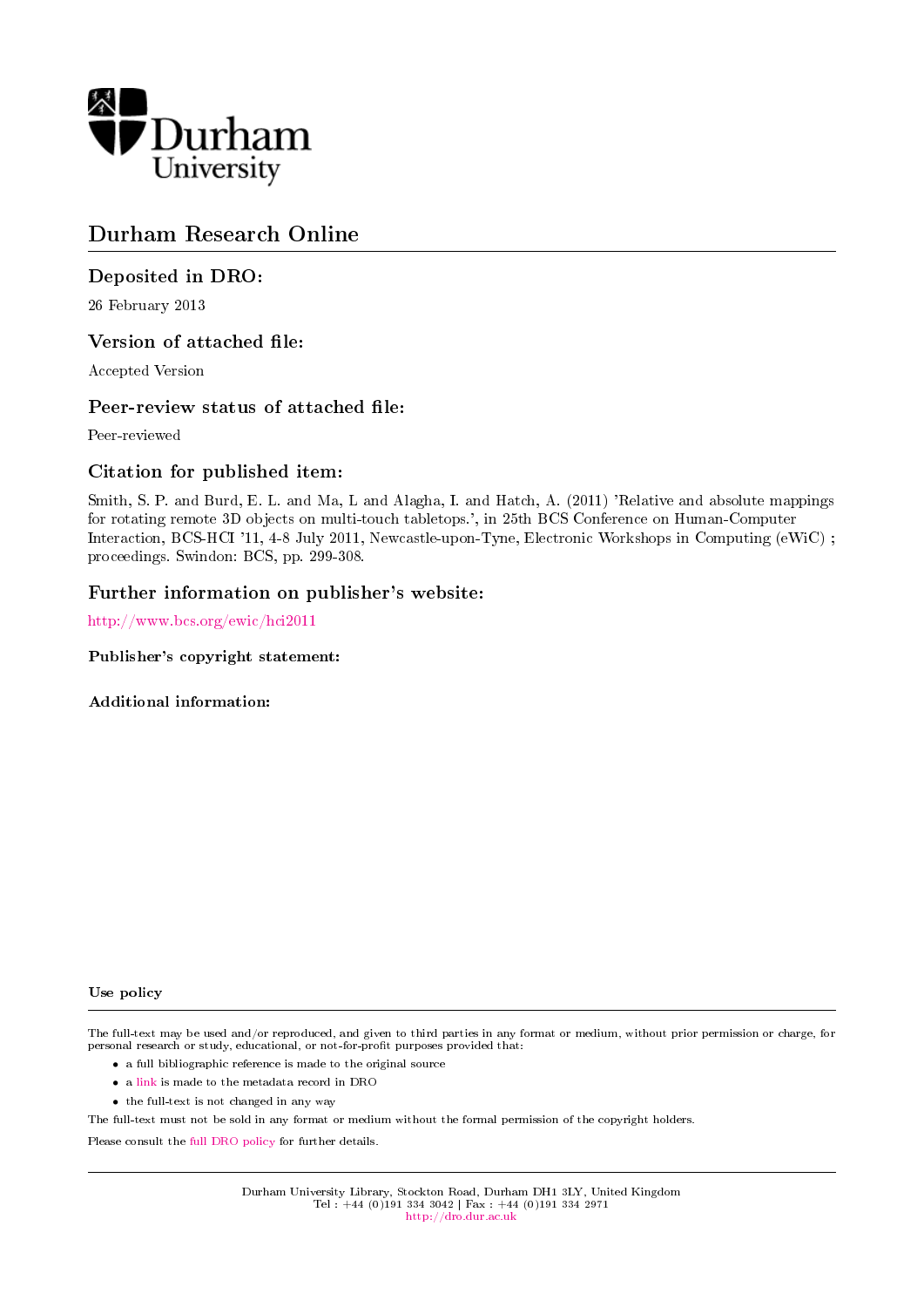# Relative and Absolute Mappings for Rotating Remote 3D Objects on Multi-Touch Tabletops

 Shamus P. Smith Elizabeth L. Burd Linxiao Ma Durham University Durham University Durham University shamus.smith@durham.ac.uk liz.burd@durham.ac.uk linxiao.ma@durham.ac.uk

Durham, DH1 3LE, UK Durham, DH1 3LE, UK

Durham, DH1 3LE, UK<br>*ivad.alagha@durham.ac.uk* 

Ivad Alagha **Andrew Hatch** Durham University **Durham University**<br>1991 - University Durham, DH1 3LE, UK andrew.hatch@durham.ac.uk

**The use of human fingers as an object selection and manipulation tool has raised significant challenges when interacting with direct-touch tabletop displays. This is particularly an issue when manipulating remote objects in 3D environments as finger presses can obscure objects at a distance that are rendered very small. Techniques to support remote manipulation either provide absolute mappings between finger presses and object transformation or rely on tools that support relative mappings to selected objects. This paper explores techniques to manipulate remote 3D objects on direct-touch tabletops using absolute and relative mapping modes. A user study was conducted to compare absolute and relative mappings in support of a rotation task. Overall results did not show a statistically significant difference between these two mapping modes on both task completion time and the number of touches. However, the absolute mapping mode was found to be less efficient than the relative mapping mode when rotating a small object. Also participants preferred relative mapping for small objects. Four mapping techniques were then compared for perceived ease of use and learnability. Touchpad, voodoo doll and telescope techniques were found to be comparable for manipulating remote objects in a 3D scene. A flying camera technique was considered too complex and required increased effort by participants. Participants preferred an absolute mapping technique augmented to support small object manipulation, e.g. the voodoo doll technique.** 

Keywords: 3D object manipulation, direct-touch displays, relative and absolute techniques, user study.

#### **1. INTRODUCTION**

Direct-touch interfaces that take human fingers as the input device have a strong appeal to users as they provide an intuitive and compelling interaction experience without using any intermediary devices (Benko et al., 2006). Currently, multi-touch tabletops that are capable of recognising more than one touch input at the same time have become the mainstream of direct-touch tabletops. Users do not have to wait for their turn to interact with the tabletop but rather can work together on the tabletop simultaneously. However, the physical constrains of human fingers have caused specific usability issues to direct-touch interactions. Firstly, the size of an adult's finger may occlude small objects on a tabletop making them difficult to manipulate (Albinsson and Zhai, 2003; Shen et al., 2006). Secondly, compared to mouse cursor use, the human finger is a pointing device with very low resolution (Albinsson and Zhai, 2003; Ryall et al., 2006). Thus it can be difficult to use the human finger for precise pointing at a target area on a small object. Therefore, applications that work well with mouse as the input device may not be applicable when running on direct-touch tabletops.

In a 3D application, due to the perspective effect, 3D objects are rendered smaller when placed further away from the user. Therefore, objects located or moved to the far end of a 3D scene can be very small. This is less problematic when a mouse or other high-resolution pointing device is employed to manipulate objects because the pointing cursor is small enough to avoid occlusion and supports precise pointing (see Figure 1). However, it can be difficult to manipulate small objects on direct-touch interfaces when fingers are used as the pointing device. As Figure 1 (right)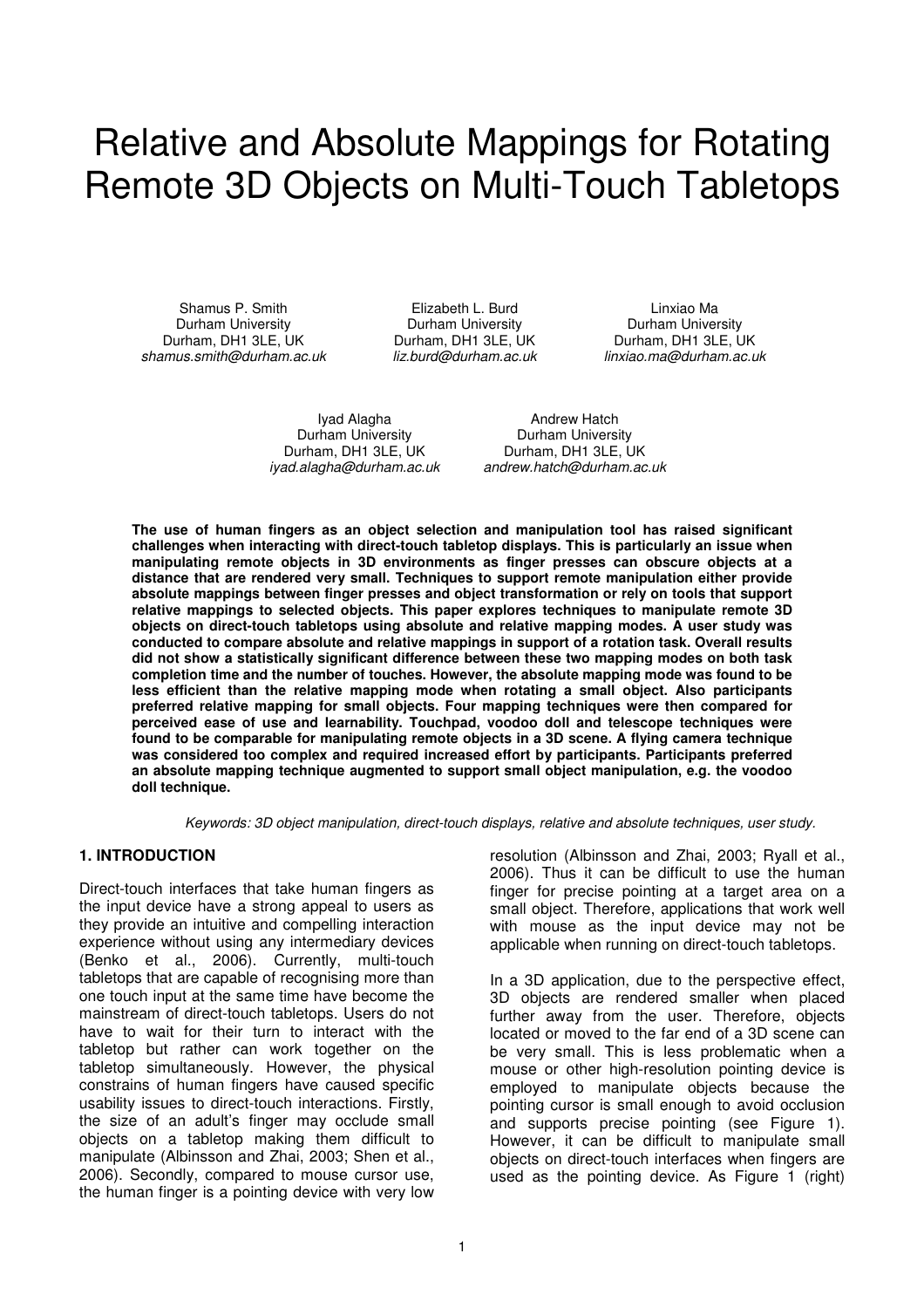shows, the visual feedback is lost as a finger obstructs the target object. Without appropriate visual feedback it is impossible for users to conduct fluid manipulation interaction with target objects at a distance. Furthermore, techniques used to manipulate 3D objects on direct-touch tabletops (Hancock et al., 2007; Hancock et al., 2009; Reisman et al., 2009) typically require more than one finger placed on a target object at the same time, for example to rotate an object along the zaxis. Thus the use of multiple fingers can further obscure target objects at a distance.



**Figure 1:** Manipulating a 3D object with a mouse cursor (left) and with a finger (right)

In exploring this problem, we have considered techniques that can fall into two categories, either an *absolute* or a relative mapping between interaction technique and the target object. Here, absolute mapping is defined as a co-located, oneto-one correspondence between input position and display position. Relative mapping refers to the correspondence where *motor space*, the space where users' conduct their hand or finger actions. and display space, the space that displays visual feedback of an interaction, are not aligned.

Relative mapping techniques have been viewed as an effective way to overcome many of the physical limitations of fingers (Forlines et al., 2006a; Forlines et al., 2006b; Moscovich & Hughes, 2008). The separation of motor space and display space keeps users' fingers and hands away from the target object so that there is no object occlusion. Also a relative mapping mode allows an offset cursor to be mapped to a finger activity. As the offset cursor can have a much higher resolution, it can be used for precise pointing tasks (Albinsson and Zhai 2003; Benko et al. 2006; Potter et al., 1988; Sears & Shneiderman, 1991; Vogel & Baudish, 2007).

While relative mapping has the ability to avoid occlusion and support precise pointing, this mapping mode sacrifices the naturalness of directtouch interactions. However, with an absolute mapping the same input point on the target object always remains underneath the same fingertip. Therefore, the target object can be manipulated in a more predictable and natural fashion (Sears & Shneiderman, 1991). There is also the concern that an absolute mapping mode would not work efficiently when the target object is small. To take advantage of the absolute mapping mode the target object has to be enlarged to an appropriate size so that users can still achieve enough visual feedback during the interaction in the context of occlusion from fingers. A number of potential techniques have been proposed in this paper to enlarge target objects.

Two experiments are described to firstly compare the performance of absolute and relative mapping modes for a 3D rotation task. Although previous research (Forlines et al., 2006b; Meyer et al., 1994; Sears & Shneiderman, 1991; Schmidt et al., 2009) has investigated these two mapping modes for 2D manipulation tasks, few studies focus on 3D manipulation tasks. Secondly, a further experiment has explored user preference for four different mapping techniques used to manipulate remote objects in a 3D scene.

#### **2. RELATED WORK**

A number of relative mapping techniques have been employed to address the occlusion and lowprecision selection issues with direct-touch interfaces that focus on 2D applications. The Take-Off technique (Potter et al. 1988; Sears & Shneiderman, 1991) provides users with an offset cursor that is located at a fixed distance above the finger. The selection event is triggered when the user removes their finger from the touch-screen rather than the first contact on the touch-screen. The separation of visual space and motor space ensures the visibility of targets while the use of a high-resolution offset cursor allows the precise selection of small targets. However, Vogel and Baudisch (2007) note that there are drawbacks of this technique. As the touch position is different to the cursor position, users cannot directly aim for the actual target. Also, some display areas of touch-screens, such as the bottom corner, are unreachable for the offset cursor as the offset distance and direction are fixed. To avoid these drawbacks Vogel and Baudisch proposed the Shift technique that replaces the offset cursor with an offset callout that displays a copy of the occluded screen area under the finger. With this technique users can directly aim for the target as the touch position is the actual input position and the offset callout only plays the role of an enlarged display space. In addition, although the default position of the callout is above the target it can also be placed elsewhere when the target is close to a screen edge.

Another application of relative mapping is the use of a touchpad that provides users with a separate input space from the display space. A typical example is the touchpad used on laptop computers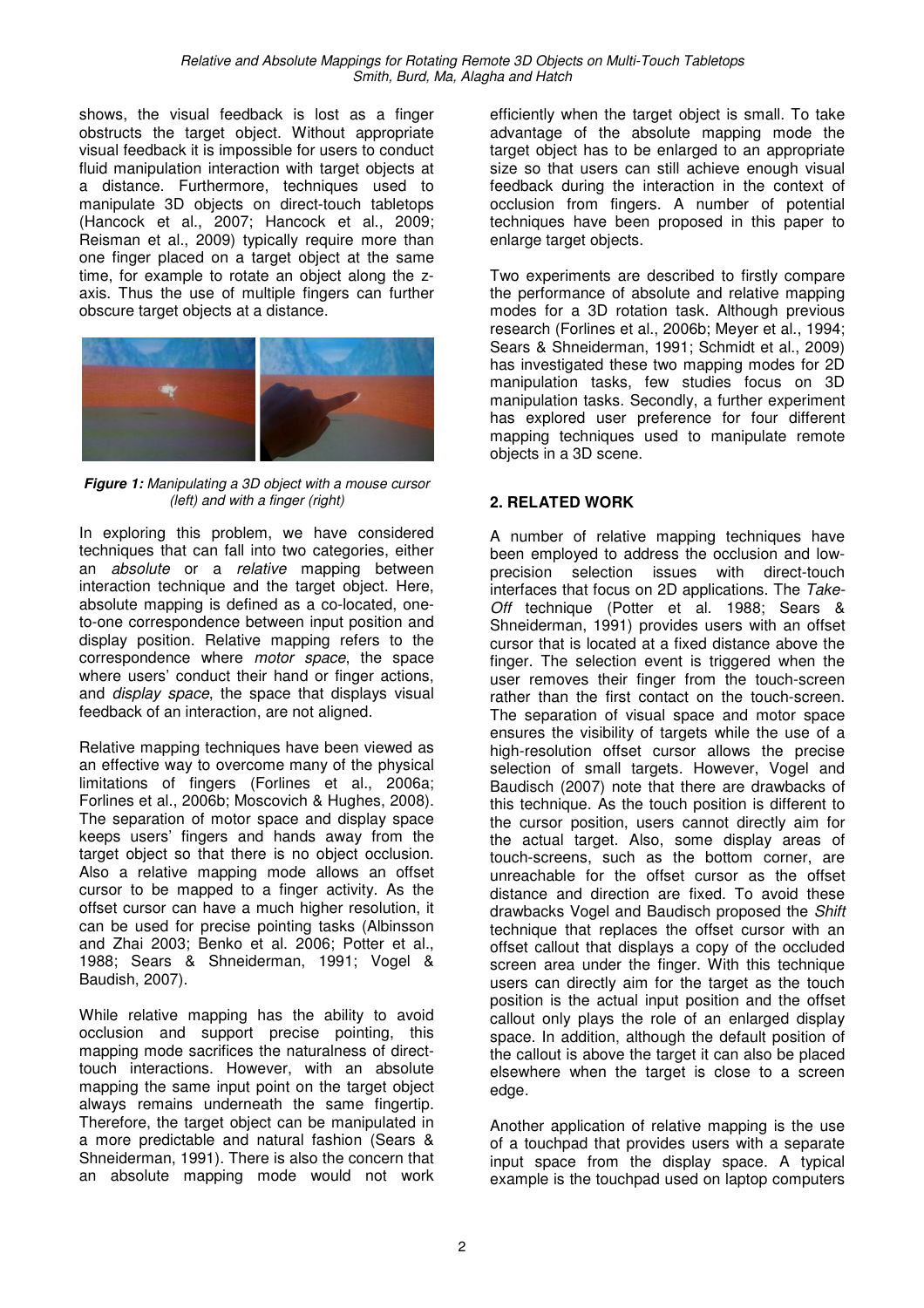that often support single-touch input and plays the role of an external mouse. The touchpads on modern laptops also support multi-touch input that provide users with access to advanced gestures. For example, the touchpad used in Moscovich and Hughes's (2008) study allows users to rotate a 2D object with two fingers.

Another solution to manipulating a small sized object on direct-touch tabletops is to enlarge the target object so that it is suitable for finger-based input. A widely employed method in 2D applications is the zooming mechanism that is often used with a magnifier metaphor. The Dual Finger Stretch technique proposed by Benko et al. (2006) allows the non-dominant finger to specify a zooming area that is centered to the dominant finger's location. The dominant finger is then used to perform precise selection actions. This technique has been found to be superior to the other techniques developed by Benko et al. (2006) for precise selection on direct-touch tabletops. Albinsson and Zhai (2003) also conducted a study to evaluate the ZoomPointing technique and other non-zooming techniques for precise selection in 2D applications. The results show that ZoomPointing was faster than all other techniques with the same error rate. However, the zooming mechanism with the magnifier metaphor has an unavoidable weakness that the zooming area can occlude the screen area underneath it.

The comparison of relative mapping and absolute mapping is also an active research area but comparative results have been inconclusive. Meyer et al. (1994) conducted a study to compare two absolute mapping input devices, a touch-screen and an absolute pen, and three relative mapping input devices, a mouse, a trackball and a mouse pen. The results indicated that all the relative mapping input devices were faster than the absolute mapping input devices.

Schmidt et al. (2009) compared an absolute mapping input on a tabletop display, where the tabletop is both the input and display device and where the input space is aligned with the display space, with a relative mapping input condition where the tabletop plays the role of input device and a separate screen was used for display. The results show that users performed faster with the absolute mapping input than with the relative mapping input. However, the results also revealed that users can work efficiently with relative mapping input and even inexperienced users can understand the underlying principles of the indirect modality instantly.

Sears and Shneiderman (1991) compared relative mouse input with absolute touch-screen input using a mouse with the control-device gain close to 1 and a 27.6cm by 19.5cm display. They found that absolute mapping was faster than relative mapping when targets are 16 pixels in width and greater. However, the participants in this study still preferred relative mouse input even when the absolute touch-screen input provided superior performance. Forlines et al. (2006b) compared the absolute and relative pen input on two different display sizes, a Tablet PC and a wall-sized display. They found that absolute input took less selection time on a Tablet PC while relative input outperformed absolute input for distant target selection.

#### **3. TECHNIQUES FOR REMOTE 3D OBJECT MANIPULATION**

The manipulation techniques explored in this paper focus on fixed-location 3D manipulations. A number of techniques have been developed for positioning objects in a 3D scene through direct-touch (Hancock et al., 2007; Hancock et al., 2009; Martinet et al., 2009). This paper aims to evaluate several techniques to support such remote manipulation of an object that has been placed at the far end of a 3D scene. The techniques considered either support relative or absolute mapping modes.

#### **3.1 Techniques using relative mapping**

The use of relative mapping is a potential way to reach remote 3D objects. A first step could be to generalise the Take-Off (Potter et al., 1988; Sears & Shneiderman 1991) and Shift (Vogel & Baudisch, 2007) techniques for 3D applications. However, while these techniques can support selection tasks in a 2D application, they are less suited for 3D rotation tasks. While a 3D object is displayed on a 2D screen only one side of the object is visible and touchable by user's fingers or a mouse cursor. As it is physically impossible to reach inside of the display, when significantly rotating a 3D object, the user's fingers or mouse cursor will leave the target object. Thus, clutching is often required in order to rotate a 3D object to a target rotation. However, the Take-Off technique cannot directly aim for the actual target. Users have to spend additional effort to aim the cursor on the target object every time they conduct a clutch operation.

The Shift technique does support direct aim for the target object and it is possible to apply this technique to a 3D application by creating and placing a copy of the 3D target object above the finger touch. However, this technique only enlarges the display space. As the motor space is kept unchanged, it can be too small for users to conduct direct manipulation, especially when 3D rotation often involves more than one finger (Hancock et al., 2007; Hancock et al., 2009; Reisman et al., 2009).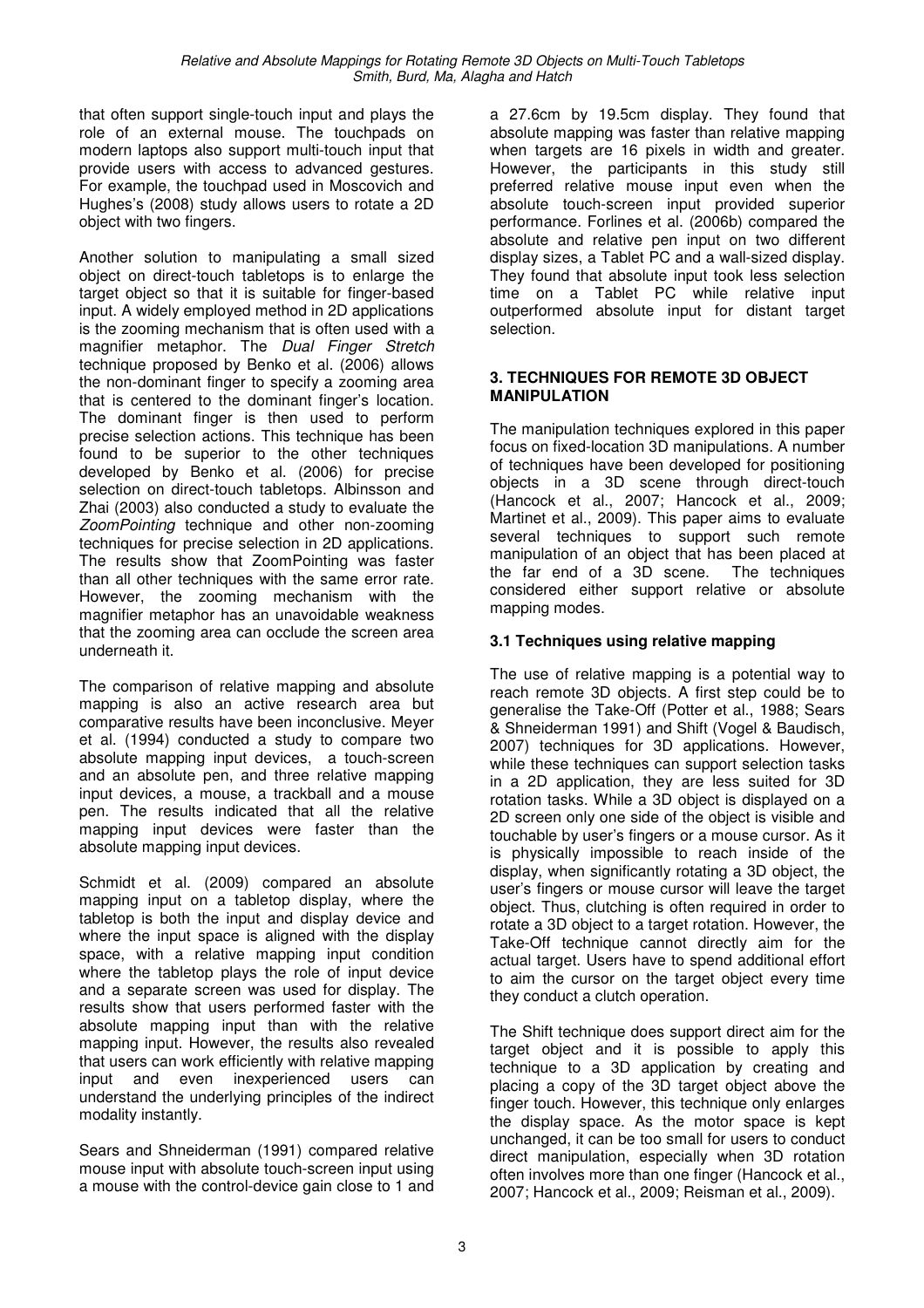An alternative is to provide users with a *virtual* touchpad associated with a target object (see Figure 2). Finger touches and movements on the virtual touchpad are mapped directly to the target object. As the motor space, i.e. the virtual touchpad, is not aligned with the display space, i.e. the actual object, the users' fingers and hands do not occlude the target object. In addition, the motor space provided by the virtual touchpad can be defined to be large enough for users' fingers to perform any required gestures for manipulating the target objects.



**Figure 2:** Virtual touchpad

Each touchpad exclusively belongs to one object in the 3D scene and can only be used to manipulate this object. Therefore, different users can use different touchpads to manipulate different objects at the same time. The touchpads can be hidden until the user actives it using an enabling mechanism, for example double clicking on a target object. Also the virtual touchpad can be moved to any position on the screen. This allows users to position an individual touchpad as to not obscure important features of the environment or impact on other users' views in a cooperative environment. Finally, a virtual touchpad can be rotated to any angle in the 2D plane parallel to the tabletop screen. This allows users to use the touchpad on any side of a tabletop device.

One disadvantage of the touchpad technique is that only the motor space is enlarged while the size of the visual space is unchanged. The touchpad would be not suitable to manipulate an object located very far away as this object may be rendered so small that users cannot view it or select it to enable manipulation.

Any gestures for manipulating 3D objects do not have to be hard bound to the touchpad. The techniques explored in this paper are expected to be independent from explicit gestures for object manipulation. Thus developers can design and bind different gestures to a touchpad. Currently, a number of gestures have been suggested for manipulating 3D object on direct-touch interfaces

(Cardinaels et al., 2008; Edelmann et al., 2009; Hancock et al., 2007; Hancock et al., 2009; Reisman et al., 2009). These gestures could, potentially be bound to a touchpad.

#### **3.2 Techniques using absolute mapping**

A predominate feature of absolute mapping techniques is that they work on a target, or proxy, object that has a suitable size. A number of techniques for enlarging, representations of, remote 3D objects are discussed in this section.

There are numerous methods for enlarging remote objects in a 3D scene. However, many are not suitable for multi-touch environments, and particularly multi-user multi-touch environments. For example, a technique might push the camera view closer to a target object, e.g. by zooming in or moving the camera towards the object as in the Head-Butt Zoom technique (Mine et al., 1997), and then pulling the camera view back to the original position after completing the required manipulation. Unfortunately, such a technique has a high use overhead as users have to frequently adjust the camera view. More importantly, this technique limits environment use to a single user. It is common for tabletop environments to be shared and thus the change of the camera view would affect other users.

Another similar technique to enlarge the target object is to move the object closer to the users. Using 3D perspective, the object would thus be rendered larger. However, this technique involves extra steps to translate the object from and back to the original location. In addition, users may have to fine-tune the rotation of the target object when it is translated back to the original location as the view angle, when rendered closer, is different than when at its original, remote, location. Finally, a technique may support users to directly scale up an object at the original location for direct manipulation. However, any enlarged object may intersect with nearby objects in the scene and cause object occlusion resulting in potential selection errors.

This paper explores three techniques that are suitable for enlarging remote objects on directtouch tabletops avoiding the issues defined above, namely the voodoo doll, telescope and flying camera techniques.

Similar to Pierce et al.'s (1999) Voodoo Doll technique, the voodoo doll used here (see Figure 3) is a copy of a target object with the same properties. The only difference is that the "doll" is placed closer to the camera so that it is rendered larger. The doll is not only big enough for the users' fingers to conduct the required gestures but also large enough that the user's fingers do not totally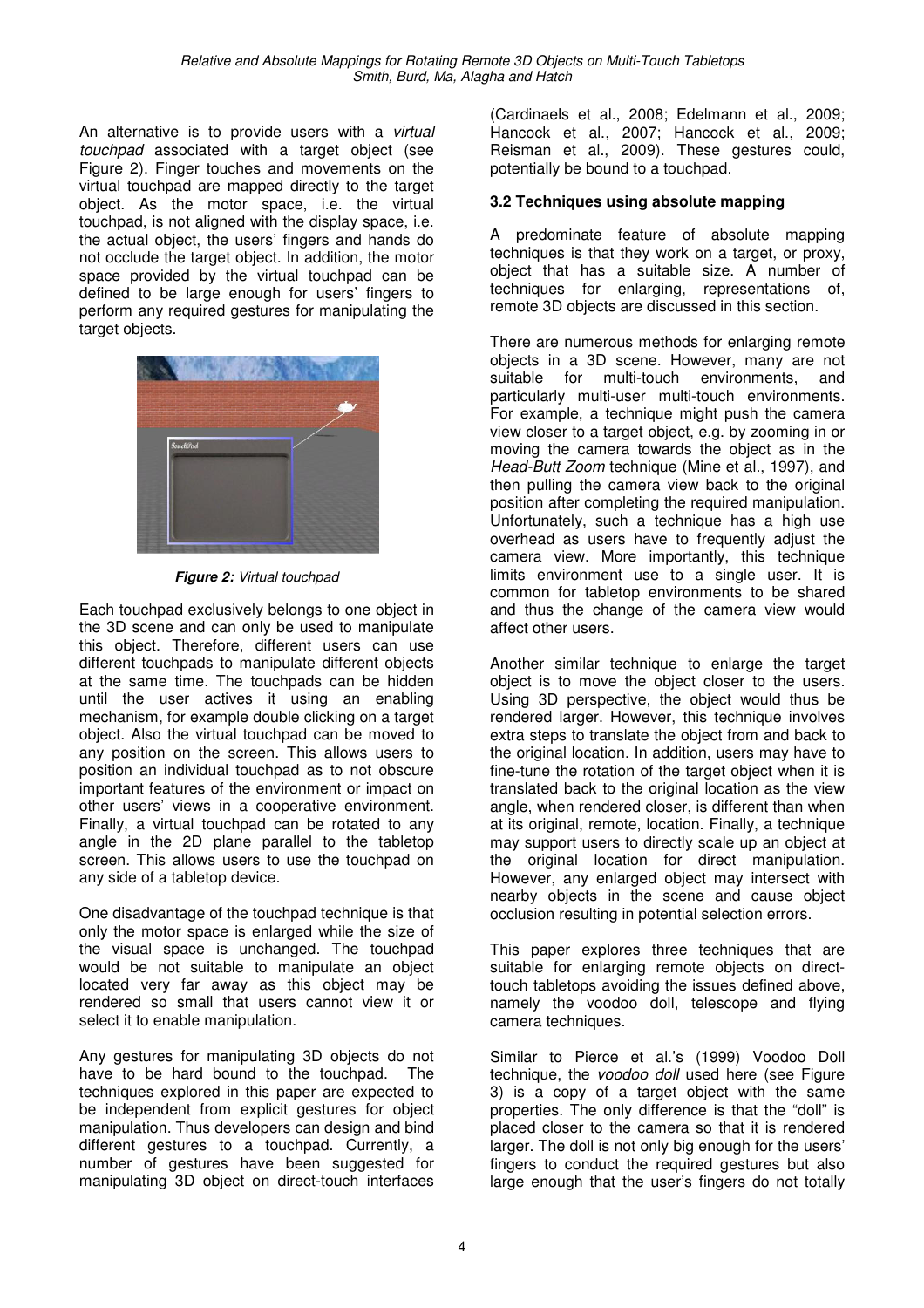occlude visual feedback during manipulation. The doll plays the role of a proxy for the target object. Users directly manipulate the doll and the manipulation is synchronously applied to the target object. As with the touchpad, the doll can be moved to any position so that users can work with it at a preferred position without affecting other users.



**Figure 3:** Voodoo doll technique

A telescope is a common device to view distant objects. This paper borrows this metaphor to enlarge remote objects on direct-touch tabletops. A virtual telescope technique (see Figure 4) consists of two main components, namely the frame and the lens. Users can place one finger on the frame and drag the virtual telescope to any location on the screen. Objects underneath the virtual telescope are shown on the lens with an enlarged size. Users can directly manipulate the enlarged object through the lens. With a traditional physical telescope, the view can be zoomed in and out in order to achieve an optimal view. A zooming mechanism has also implemented in the virtual telescope technique. Users can place two fingers on the frame and rotate the frame clockwise to zoom in and rotate anticlockwise to zoom out. Unlike the touchpad and the voodoo doll, the virtual telescope does not exclusively associate with a specific object but rather it can be moved over and enlarge any object in the 3D scene. Also more than one virtual telescope can be activated and used simultaneously on the same tabletop.



**Figure 4:** Virtual telescope technique

However, the virtual telescope technique has similar limitations to the magnifier metaphor. When the virtual telescope is placed over an object, the area underneath the telescope is occluded and only a part of this area can be seen through the telescope lens.

A virtual flying camera can be implemented on direct-touch tabletops that provide users with an additional viewport into the 3D scene (see Figure 5). Virtual cameras can be moved to any position in the 3D space and rotated to any angle in order to point the lens at different areas of a scene. The view captured by the virtual camera is displayed on a monitor panel. This monitor panel can also be moved to any location in order to avoid the occlusion of other objects. The monitor panel can also be rotated to any angle in the screen plane so that users can use it on any side of a tabletop device. When the virtual camera points at a target object, a copy of that object is shown on the monitor panel. Users can use the control buttons on the monitor panel to zoom in or out  $(+$  and  $-$  in Figure 5) in order to adjust the size of the object. Thus users can directly manipulate the proxy object on the monitor panel and the manipulation is immediately applied to the remote target object.



**Figure 5:** Flying camera technique



**Figure 6:** Multiple flying cameras on the same tabletop

Any number of virtual cameras can be used on one tabletop device at the same time (see Figure 6). In addition to supporting remote object manipulation, the virtual camera technique can address another important issue with direct-touch tabletops (Grossman & Wigdor, 2007). While displaying a 3D object on a 2D screen, users can only see one side of the object. However, users often want to observe the object from different sides or angles, especially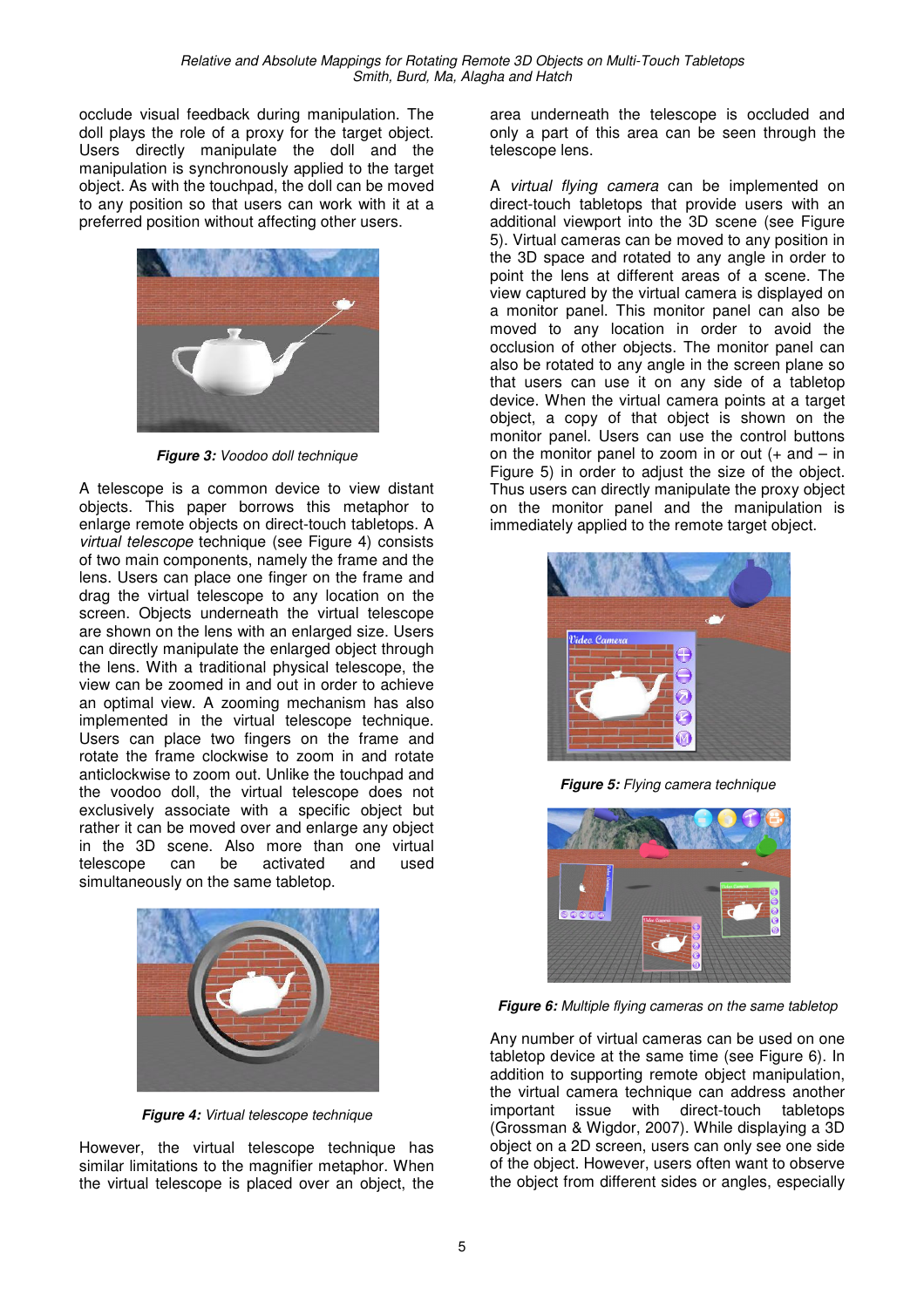when a group of users are sharing the same 3D scene and seated around the same tabletop device. The virtual cameras solve this problem as they can be positioned and pointed at any place in the 3D space. However, the capability of virtual cameras to support multiple views is out of the scope of this paper and we focus here on the virtual cameras capability for manipulating remote objects.

#### **4. ABSOLUTE VERSUS RELATIVE MAPPING MODES FOR A 3D ROTATION TASK**

An experiment (E1) was conducted to compare the performance of absolute mapping and relative mapping modes for a 3D rotation task with different sized objects.

#### **4.1. Method**

Twenty volunteers (16 male and 4 female, age range 18-52) were recruited from the local university. All participants were right hand dominant. No participant had frequent experience of direct-touch tabletops. Ten participants had daily or weekly usage of a touch-based mobile phone. Only one participant reported frequent experience of 3D applications.

The experiment was conducted on a rear-projected multi-touch tabletop that was set at 1024\*768 pixels resolution with a 86cm\*64cm display area which yields a pixel size of 0.84mm. A finger that is about 1.5cm wide covers about 18 screen pixels. Diffused illumination principle was employed for the touch detection using a Point Grey Firefly MV camera with a resolution of 640\*480 at 60fps to capture points of touch. The height of the table was 88cm and the screen was titled to 30°. Participants stood in front of the tabletop.

Two independent variables were investigated, including mapping mode (absolute mapping and relative mapping) and size of the target object (6.5cm in width, 13cm in width and 19.5cm in width). Even the smallest size is big enough for users (with a normal finger size) to conduct the required manipulation with enough visual feedback through the fingers. Sears and Shneiderman (1991) found that target size can impact the performance of absolute mapping and relative mapping on 2D interaction. This experiment investigated this impact on 3D interaction.

The participants were asked to rotate a 3D teapot from the start rotation (135° about the x-y-z-axis) to the target rotation (0° about the x-axis, y-axis, and z-axis). When the teapot was rotated to the target rotation within the given tolerance, the colour of the teapot changed to silver and the teapot was frozen. In the absolute mapping condition, participants were asked to directly manipulate the teapot where the first contact point on the target object always remains underneath the same fingertip (see left in Figure 7). In the relative mapping condition, participants were asked to use the virtual touchpad to indirectly manipulate the teapot (see right in Figure 7). The control-device gain of the touchpad was set to 1 for all sizes so that the same finger movement distance on the touchpad and the target object would cause the same angle change on the object. Both conditions employed the same gesture to manipulate the target object, i.e. using one finger to rotate the object about x-axis and y-axis, and using two fingers for rotating the object about the zaxis.



**Figure 7:** The experimental setting for absolute mapping condition (left) and relative mapping condition (right)

A within-subject design was used. There were 5 trials for each condition. A total of 2 (mapping mode)  $X$  3 (target size)  $X$  5 (repetitions) = 30 test trials were collected from each participant. The order of conditions was counterbalanced across the participants. The task completion time, the number of touches and participant preference were collected for analysis.

#### **4.2 Results**

There was little difference between the average task completion times and the number of touches across all object sizes (see Figure 8). Although the average relative mapping time was slightly less and the number of relative mapping touches slightly more, this was not statistically significant.



**Figure 8**: Average times and touches over all object sizes with the absolute and relative mapping modes

As seen in Figures 9 and 10, when participants used the relative mapping mode the task completion time increased as the size of the target object increased. This is expected as the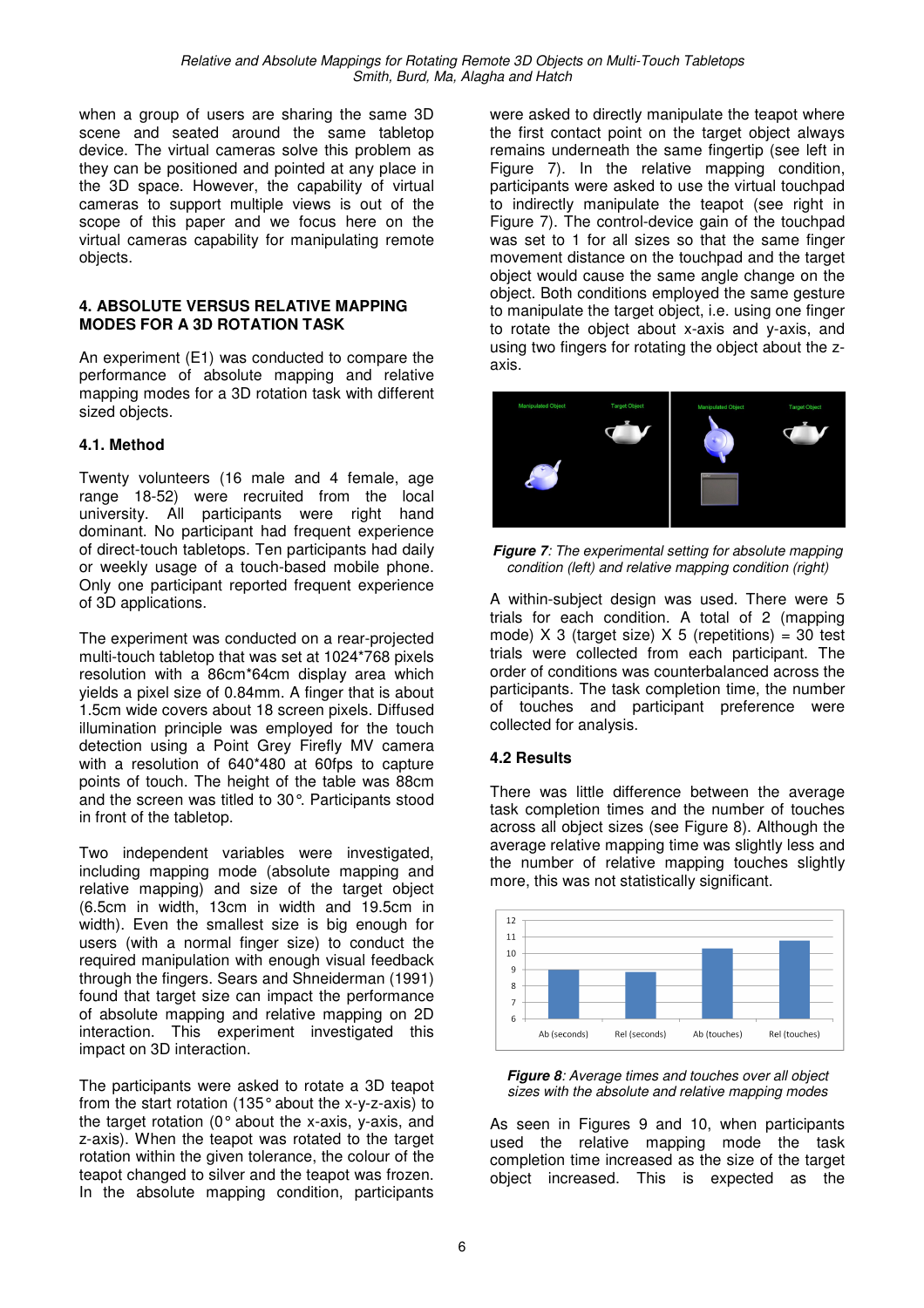participants' finger had to travel further on the tabletop surface to rotate larger objects to a given rotated image compared to rotating smaller objects. This linear relation was also present for the number of touches with the relative mapping condition. However, neither condition was statistically significant.



**Figure 9**: Average times over large, medium and small objects with the absolute and relative modes





A similar relation is seen with the absolute mapping with the exception of small objects. This could be caused by the participants' fingers obscuring the visual feedback and thus hindering the task completion. To investigate this difference, the data from the medium and large size conditions was merged and compared to the small size condition. This showed an interaction affect between mapping modes and target size that was significant for both completion time (F=5.383, p=0.022) and number of touches (F=5.463, p=0.021). Therefore, in the context of this experiment, absolute mapping required less time and fewer touches for medium and large objects but not for small objects.

The participants were also asked about their mode preference after they had completed all the trials. Although the absolute mapping can provide users with more "natural" interaction experience, overall there was little difference in preference (relative mapping 47%; absolute mapping 53%). However, within object size difference, participants had a clear preference for the relative mapping mode with small objects (70%) and the absolute mapping mode for medium-sized objects (70%). When large objects were to be manipulated the preference difference was reduced (relative mapping 40%; absolute mapping 60%). Thus participants only had a preference for the absolute mapping mode with medium and large objects.

#### **5. COMPARING MAPPING TECHNIQUES FOR REMOTE 3D OBJECT MANIPULATION**

A second experiment (E2) was conducted to compare the usability of different mapping techniques. Due to the perspective effect of 3D virtual scenes, we were particularly interested in the manipulation of remote objects that would be rendered small at a distance.

#### **5.1 Method**

The same participants and equipment used for experiment E1 (Section 4.1) were used.

Participants were required to rotate a remote 3D object, a teapot, in a 3D virtual scene to a set rotation using the techniques described in Section 3, namely touchpad, voodoo doll, telescope and flying camera techniques.

When using the touchpad to rotate the target object, participants were given the freedom to place the touchpad at any location on the screen. As the touchpad is a 2D object that is rendered in orthogonal mode, its view angle is the same no matter where it is been placed. In comparison, the doll in the voodoo doll technique is itself a 3D object. Thus the view angle of the doll can be changed when it is moved to other positions. Therefore, the participants were restricted to using the doll representation at two set locations, namely the center of the table where the participants saw a straight-front view of the doll and the left end of the table where the participants saw a right-front view of the doll.

When the virtual telescope technique was activated, it was initially located at the bottom-left corner of the scene, while the target object was placed close to the top-right corner. Participants were asked to position the telescope over the target object and adjust the view of the telescope in order to achieve a suitable size for the target object by zooming in or out. The telescope view was initially set at an extreme distance to the target object thus forcing the participants to actively use the zoom mechanism in the lens before they could manipulate the remote object.

For the flying camera technique, participants were asked to translate the camera to three positions in the 3D scene and point the camera at the target object. The first position was at the front of the target object. This position was in the same XY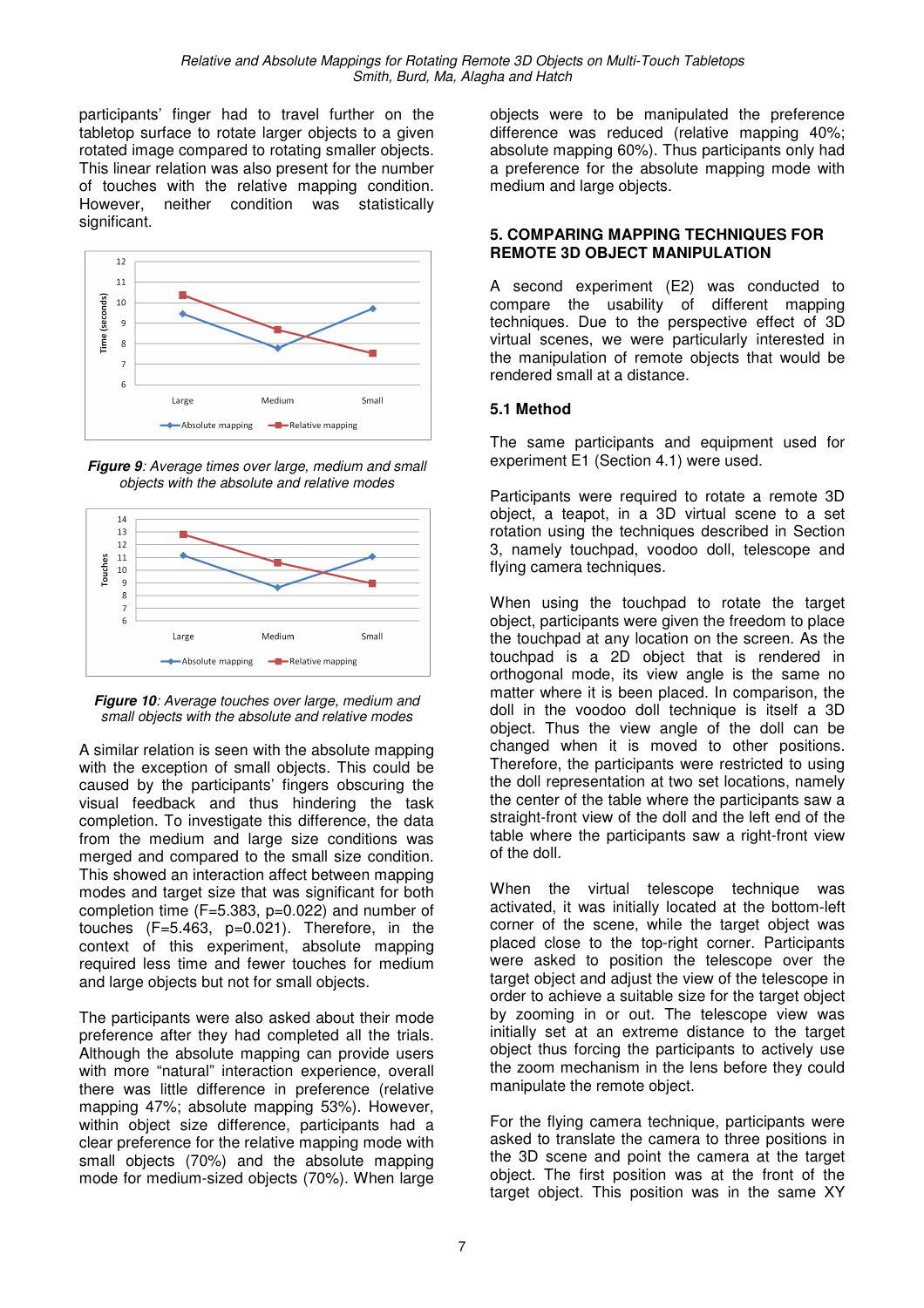plane with the camera so the participants did not have to move the camera along the z-axis. The second position was at the left side of the 3D scene. Also the camera was only required to be moved in the same XY plane. The final position was at the far left side of the 3D scene. The participants not only needed to move the camera in the XY plane but also needed to move the camera along the z-axis.

The gestures used to rotate the target object were the same as those used in experiment E1, i.e. one finger movement caused the object rotation about x-axis and y-axis and two finger rotation caused the object rotation about z-axis.

Two Semantic Differential Scale (Preece et al., 2007, pg314) questions were used to investigate how easy the participants felt it was to use and learn the techniques. The rating can be converted to a number scale: from 1 (difficult to use/learn) to 9 (easy to use/learn). Also the participants were asked about their preference of the four techniques.

#### **5.2 Results**

All the participants successfully completed the rotation tasks using all the techniques. Perceived ease of use and learnability results can be seen in Figures 11 and 12 respectively.



**Figure 11:** Mapping technique by ease of use results



**Figure 12: Mapping technique by learnability results** 

The flying camera technique was found to be the worst performing technique in both categories. Most participants indicated that this technique was difficult to use (Mean =  $5.8$ , SD =  $2.67$ ) and difficult to learn (Mean = 6.15,  $SD = 2.25$ )<sup>1</sup>, and only one participant preferred to use it. Comments from the participants reveal that they had to spend more effort to use the flying camera compared to the other techniques. To manipulate the target object, participants had to set the camera location and the camera view before they could start to manipulate the target object via the monitor screen. The participants considered that these extra steps made the flying camera more difficult to use and learn.

In addition, the participants had to frequently switch their attention between the main viewport of the 3D scene and the viewport of the flying camera in order to consider the view angles of the target object in the two viewports. The view angle of the target object in the main viewport can be very different than the view angle in the viewport of the flying camera (see Figure 13), especially when the flying camera was not placed at a straight angle to the target object. This required participants to constantly switch their attention between the viewports.

The touchpad was identified as easy to use  $(M =$ 3.65, SD = 2.41) and easy to learn ( $M = 2.45$ , SD = 1.61). Similar to the results observed from experiment E1, the separation of visual space and motor space did not divert the participants' attention. No participants reported difficulty in mirroring their hand manipulation on the touchpad to the visual feedback they observed on the target object. However, participants did comment that the remote teapot was too small to observe as the touchpad did not enlarge the visual space of the target object.



**Figure 13**: Difference of object view angles between the viewports

 $\overline{a}$ 

<sup>1</sup> As the rating scales are from 1 to 9, this paper defines techniques as difficult to use/learn when the mean > 4.5 and defines techniques as easy to use/learn when the mean  $<$  = 4.5.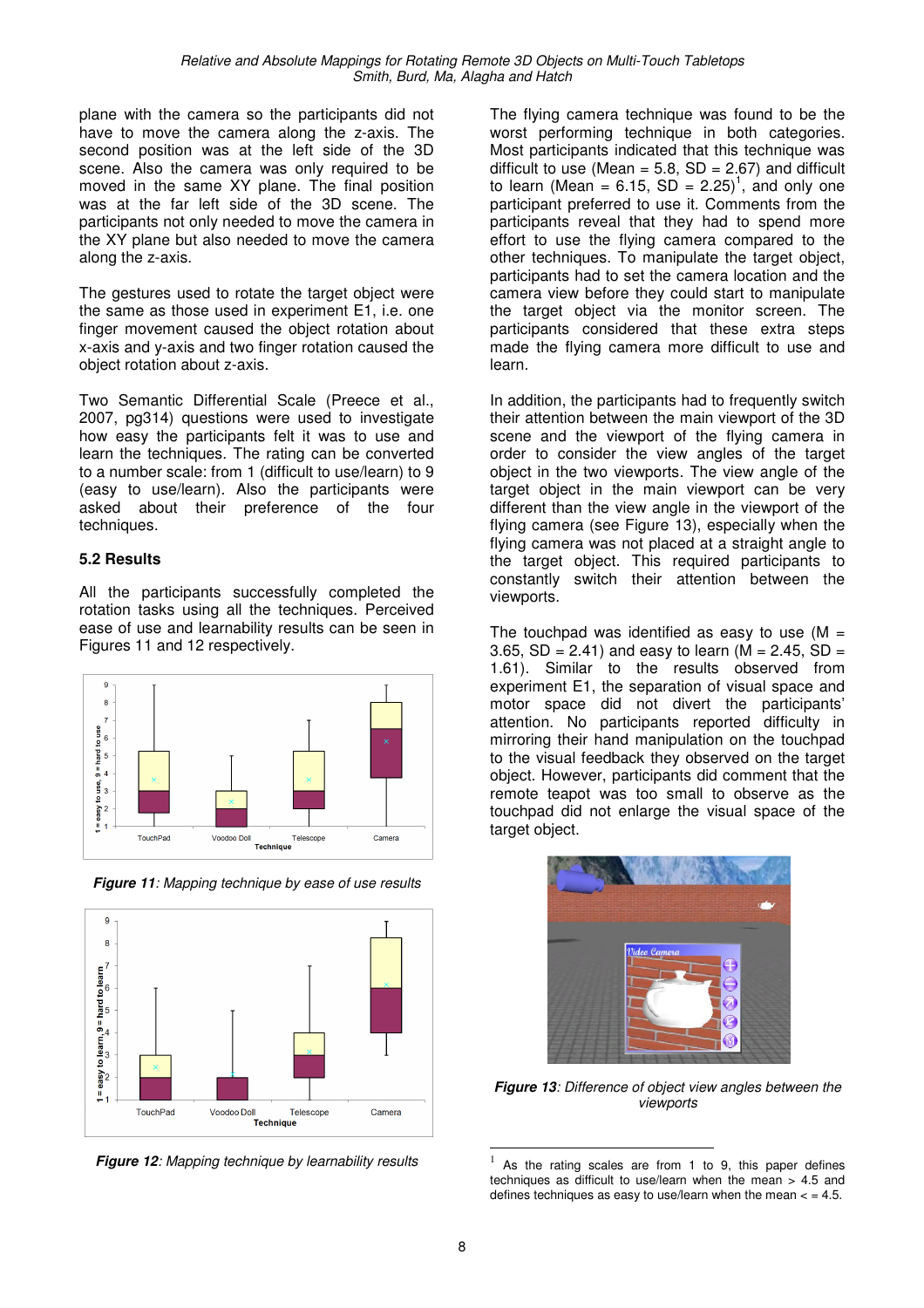The voodoo doll was the overall best performer. This technique achieved the lowest values for ease of use (Mean =  $2.4$ , SD =  $1.35$ ) and learnability  $(Mean = 2.15, SD = 1.31)$ . Participants commented that the voodoo doll technique was straightforward to use as the object to be manipulated was just an enlarged copy of the target object. In addition, participants showed no difficulties in using the voodoo doll technique at both the pre-defined positions (e.g. center and left-end of the tabletop). The participants did not comment on any problems with the difference of view angle when rotating the target object to the required rotation.

Although the use of the telescope technique involved extra steps for positioning and zooming, these steps were found to be more straightforward when compared to the positioning and zooming operations required for the flying camera technique. Similar to the touchpad and voodoo doll techniques, this technique was marked as easy to use (Mean =  $3.65$ , SD =  $1.95$ ) and easy to learn (Mean =  $3.15$ , SD =  $1.76$ ). However, participants did note some usability issues. Firstly, as the target object was manipulated through the telescope lens, some parts of the target object could be rotated out of the current lens view. Thus participants had to reposition the telescope in order to make final adjustments to the teapot at centre. Secondly, one participant accidently moved the telescope when wanting to manipulate the object (e.g. one finger accidently dragged across the telescope frame). The participant suggested that the telescope should be locked when the target object is being manipulated.

The overall participant preference resulted in the voodoo doll technique as the favourite technique, with 60% preference, and the flying camera, at 5%, as the most disliked. The telescope and touchpad, at 20% and 15% preference respectively, had similar results. Thus the participants in this experiment have indicated a preference for simple over complex techniques and direct mappings between target and manipulated objects when using mapping techniques.

## **6. CONCLUSIONS AND FUTURE WORK**

This paper has described two experiments to explore techniques to manipulate remote 3D objects on direct-touch tabletops. Both absolute and relative mapping modes were considered. The experiments found that the main effects of these two mapping modes were not statistically significant on both task completion time and the number of touches. This result implies that the separation of motor space and visual space of target objects does not affect users' performance on 3D rotation tasks. Users have the ability to map their hand actions in the motor space to the visual feedback in the visual space. A similar example is the use of a mouse device where users do not pay visual attention to their hand but rather can focus on the cursor movements on screen. However, the relative mapping mode was found to be faster than the absolute mapping mode when rotating small objects. Also, more participants preferred the relative mapping mode with small target objects. This result is not surprising as users may obscure small objects with their fingers in the absolute mapping mode. However, when the size of target object is medium or large, performance is similar over both mapping methods.

Four different mapping mode techniques were then compared. With the exception of the flying camera technique, the other techniques, i.e. touchpad, voodoo doll, and telescope, were found to be easy to use and learn when manipulating a remote object in a deep 3D scene. Although the touchpad technique separates the motor space of the target object from its visual space, the participants' attention was not diverted. One weakness of the touchpad technique was that it can only enlarge the motor space of the target object. When the target object is placed very far away, the touchpad is not preferable as the visual space of the target object is so small that user cannot view the details of the target object.

The voodoo doll was found to be straightforward to use and the preferred mapping technique. Compared to the touchpad, the voodoo doll enlarges both the motor space and the visual space. Although the telescope and flying camera techniques also enlarge both the motor space and the visual space, they require extra operations for positioning and view setting. When these operations are present, users preferred the simplicity of the telescope technique when compared to the added complexity of the flying camera technique. With the flying camera technique, any inconsistency of the main viewport and the camera viewport caused additional work for the users. However, the flying camera can support interaction in specific scenarios where the other techniques considered here would not be suitable, for example, when the target object is occluded by other objects in the 3D scene or the user requires one or more additional views of the same target object from different angles. How this would affect the usability preference of users is the focus of ongoing work. Also the work explored the perceived usability of mapping techniques for a single-user task. Given the cooperative nature of many tasks on multi-touch tables, future work will investigate how users might use the techniques described here in a shared multi-user context.